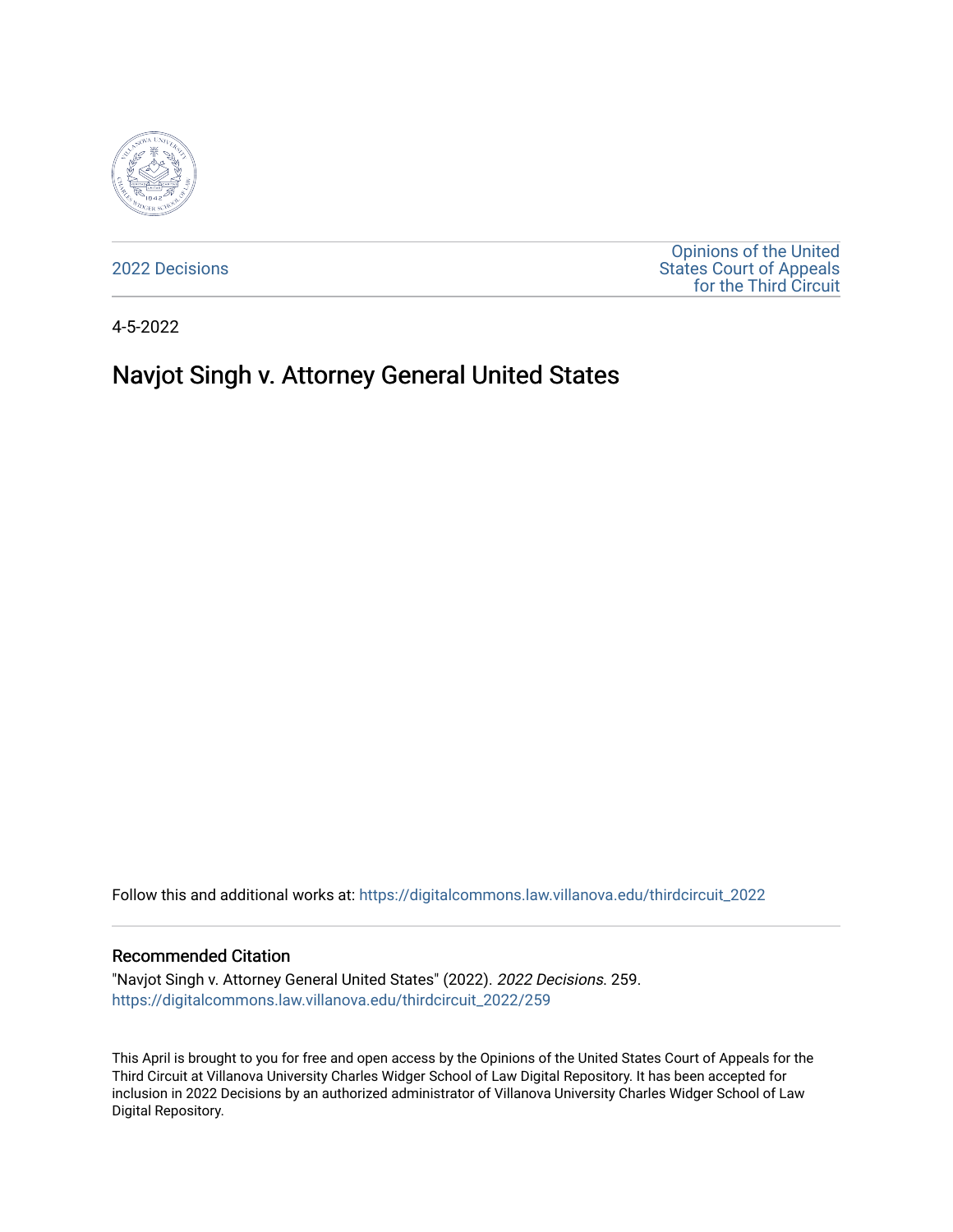#### NOT PRECEDENTIAL

### UNITED STATES COURT OF APPEALS FOR THE THIRD CIRCUIT

No. 21-2100

NAVJOT SINGH, Petitioner

v.

ATTORNEY GENERAL UNITED STATES OF AMERICA

On Petition for Review of a Decision of the Board of Immigration Appeals (A200-813-143) Immigration Judge: Alberto J. Riefkohl

 $\frac{1}{2}$ 

Submitted Pursuant to Third Circuit L.A.R. 34.1(a) March 25, 2022

Before: BIBAS, MATEY, and PHIPPS, *Circuit Judges*.

(Filed: April 5, 2022)

OPINION\*

<sup>\*</sup> This disposition is not an opinion of the full Court and pursuant to I.O.P. 5.7 does not constitute binding precedent.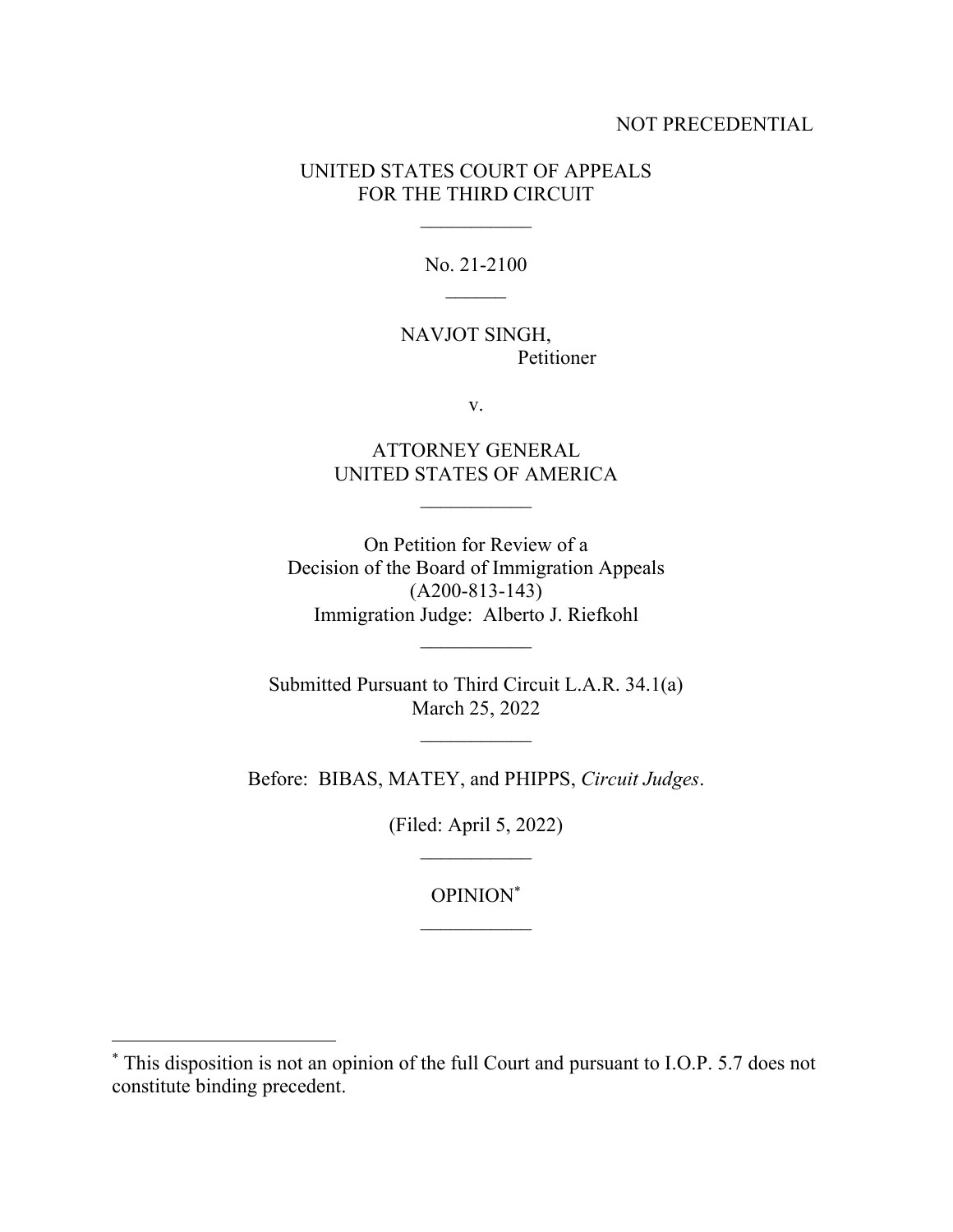#### PHIPPS, *Circuit Judge*.

Navjot Singh, a native and citizen of India, entered the United States without inspection near Hidalgo, Texas, in June 2010. A month later, the Department of Homeland Security initiated removal proceedings against him through charges that he was inadmissible under  $8 \text{ U.S.C.} \$   $1182(a)(7)(A)(i)(I)$ . During those proceedings, in May 2011, Singh conceded inadmissibility and instead sought three forms of relief from removal: asylum, withholding of removal under the Immigration and Nationality Act, and protection under the Convention Against Torture. In May 2018, after determining that Singh was not credible, the Immigration Judge assessed the evidence and concluded that Singh did not show past persecution, a well-founded fear of future persecution, or a likelihood of torture – at least one of which was needed for at least one of the forms of relief he sought. Without any of those showings, the Immigration Judge denied all of Singh's requests for relief.

Singh administratively appealed that order to the Board of Immigration Appeals. In reviewing the Immigration Judge's decision, the BIA deferred to the Immigration Judge's credibility finding. It then denied all forms of relief to Singh because there was "insufficient independent evidence to rehabilitate [his] testimony or to independently establish [his] claim." BIA Decision at 3 (AR5).

To review that final order of removal, Singh timely filed a petition in this Court. *See* 8 U.S.C. § 1252(b)(1), (4). He now argues that the BIA erred in two respects: first by deferring to the Immigration Judge's adverse credibility finding, and second by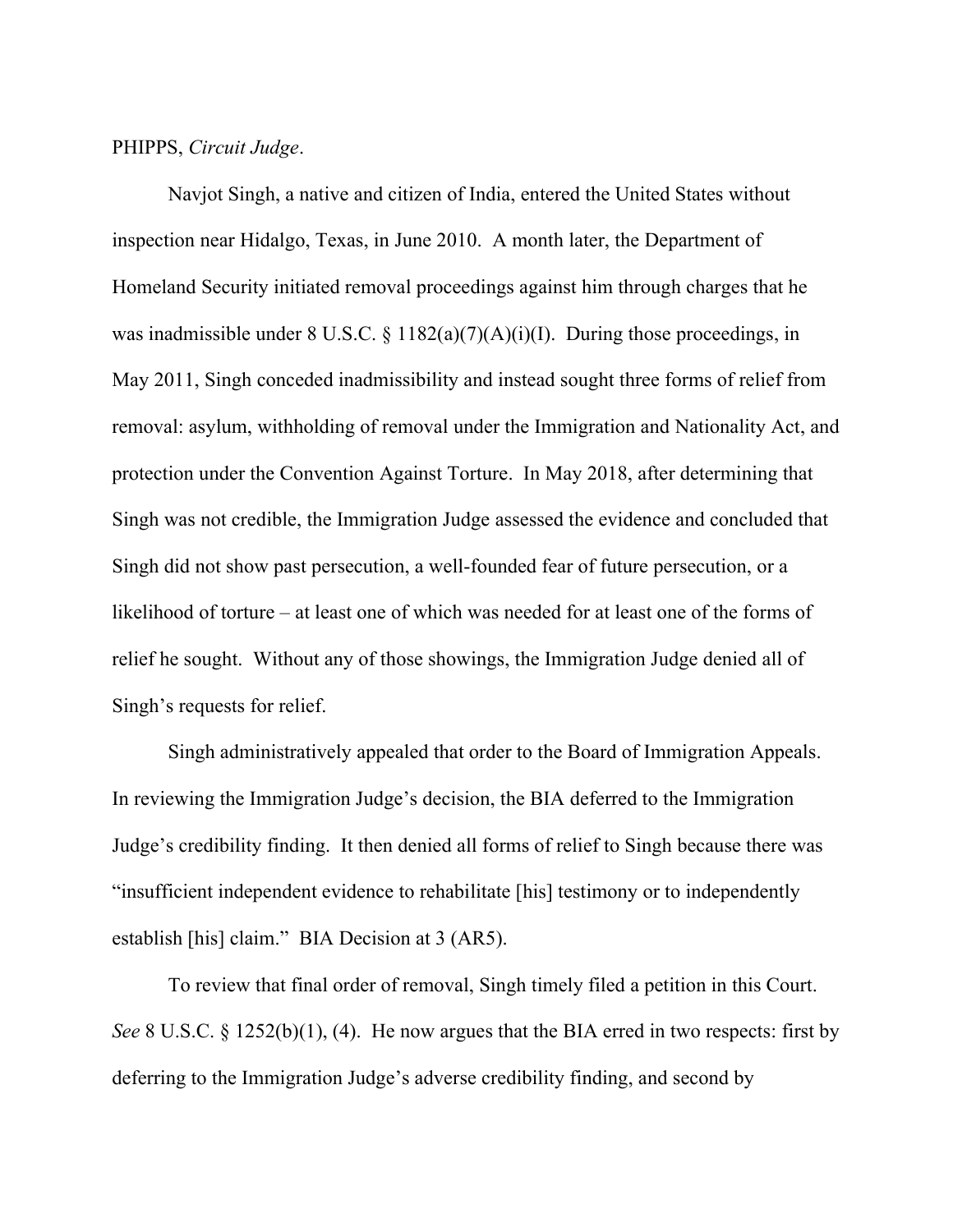concluding that the remaining evidence did not support a finding of persecution. In reviewing the agency's credibility determination and factual findings for substantial evidence, *see B.C. v. Att'y Gen.*, 12 F.4th 306, 313 (3d Cir. 2021), we will deny the petition.

### **I. THE CHALLENGE TO THE IMMIGRATION JUDGE'S CREDIBILITY DETERMINATION**

The Immigration Judge grounded the adverse credibility finding against Singh in inconsistencies in his descriptions of past persecution. Before the hearing, Singh and his father provided affidavits that similarly described two attacks that Singh claimed to have experienced in February and March 2010 by members of a rival political party. But then in testifying before the Immigration Judge, Singh recounted those same events differently.

#### **A. The Descriptions of the Attacks Provided in the Two Affidavits**

The affidavits describe the attacks consistently. As they relate, the first attack occurred on February 1, 2010, after Singh attended a rally organized by the political party to which he belonged – the Mann party. Later that day, several members of the rival Badal party attacked Singh and threatened to kill him if he opposed their party. The next day, Singh went to the police station to report the incident, but an officer accused Singh of lying and ordered other officers to beat him up and throw him out of the station.

The second attack occurred several weeks later, on March 25, 2010. While Singh was at home with his parents, twelve members of the Badal party forced open the outer gate to their home and challenged Singh to come out. Those members of the Badal party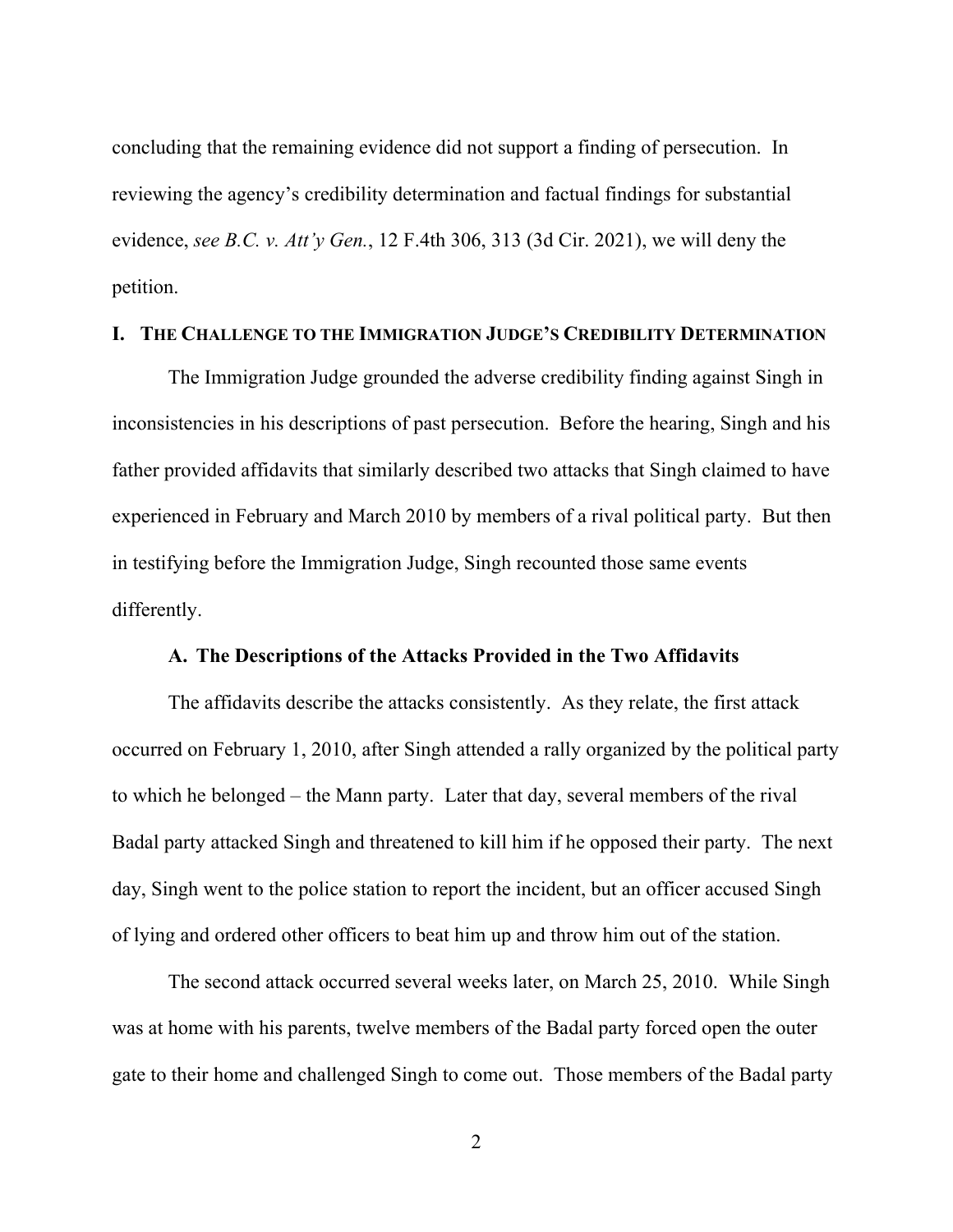threatened to "beat [Singh] to death" because he and his father had not joined their party. Singh Aff. ¶ 13 (May 13, 2011) (AR168). Singh's father asked for more time to decide. *Id*. The Badal party members responded to that overture by beating Singh and his father with sticks until the neighbors came outside.

# **B. Singh's Testimony Provides a Different Account of the Attacks**

When testifying before the Immigration Judge, on March 9, 2018, however, Singh delivered a different account of those events. As to the first attack, Singh testified that when he tried to report the attack, the police officer accused Singh of lying and tried to arrest him, causing Singh to flee. Regarding the second attack, Singh testified that when the Badal party members went to his home in March 2010, they knocked at the door, and Singh's father opened it for them.

# **C. The Immigration Judge Permissibly Made an Adverse Credibility Finding**

Based on those unexplained differences, the Immigration Judge determined that Singh was not credible.

This Court reviews the agency's adverse credibility finding under the deferential substantial evidence standard. *See Romero v. Att'y Gen.*, 972 F.3d 334, 340 (3d Cir. 2020) (explaining that this Court upholds the agency's "findings if they are supported by reasonable, substantial, and probative evidence on the record considered as a whole" (quotation marks omitted)). Under that standard, this Court will uphold the agency's factual findings "unless the evidence would compel any reasonable fact finder to reach a contrary result." *Uddin v. Att'y Gen.*, 870 F.3d 282, 289 (3d Cir. 2017) (quotation marks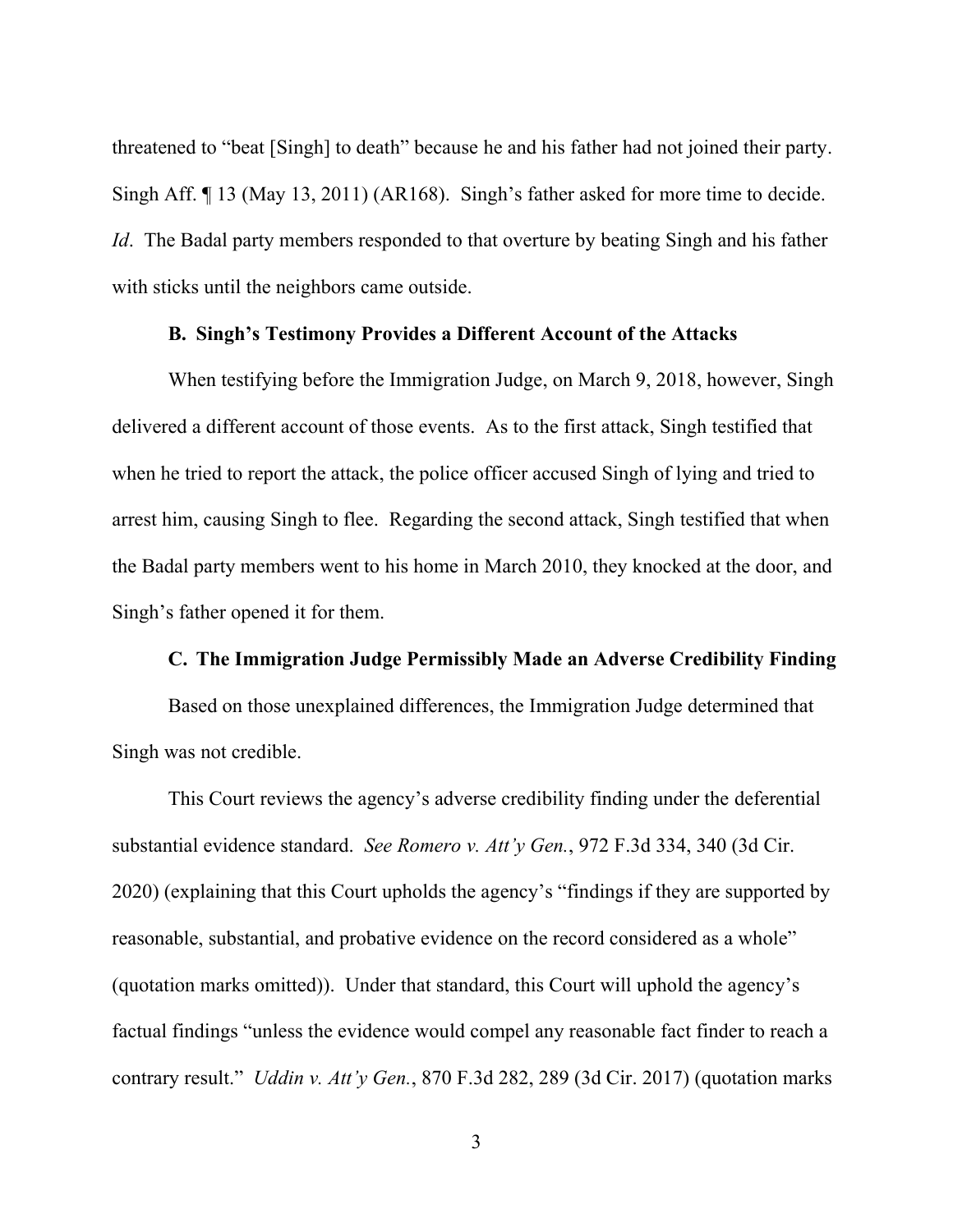omitted); *see also Alimbaev v. Att'y Gen.*, 872 F.3d 188, 196 (3d Cir. 2017) (explaining that under the substantial evidence standard, an Immigration Judge's credibility finding receives "exceptional deference").

Here, substantial evidence supports the Immigration Judge's adverse credibility determination. It is of no moment that the subject matter of the differing accounts – those related to Singh's treatment by the police and those about how the Badal party entered Singh's property – were not the most important details of Singh's requests for relief. *See*  8 U.S.C. § 1158(b)(1)(B)(iii) (explaining that an Immigration Judge may base an adverse credibility finding on an inconsistency, inaccuracy, or falsehood in an applicant's statement "without regard to whether [the] inconsistency, inaccuracy, or falsehood goes to the heart of the applicant's claim"); *see also Sunuwar v. Att'y Gen.*, 989 F.3d 239, 250–52 (3d Cir. 2021). Singh's later testimony contained notable inconsistencies with the accounts in the affidavits, and when asked about those details, he failed to provide an adequate explanation for the differences. He also did not produce objective evidence supporting his later version of events. Thus, nothing in the record compels the conclusion that the Immigration Judge erred in assessing Singh's credibility. *See*  8 U.S.C. § 1252(b)(4)(B); *Romero*, 972 F.3d at 340.

#### **II. THE RESIDUAL EVIDENCE OF FUTURE PERSECUTION**

Recognizing that the adverse credibility finding affected only the past persecution analysis, Singh argues that he produced enough evidence of future persecution to qualify for asylum and statutory withholding from removal. *See* 8 U.S.C. § 1101(a)(42)(A); *INS*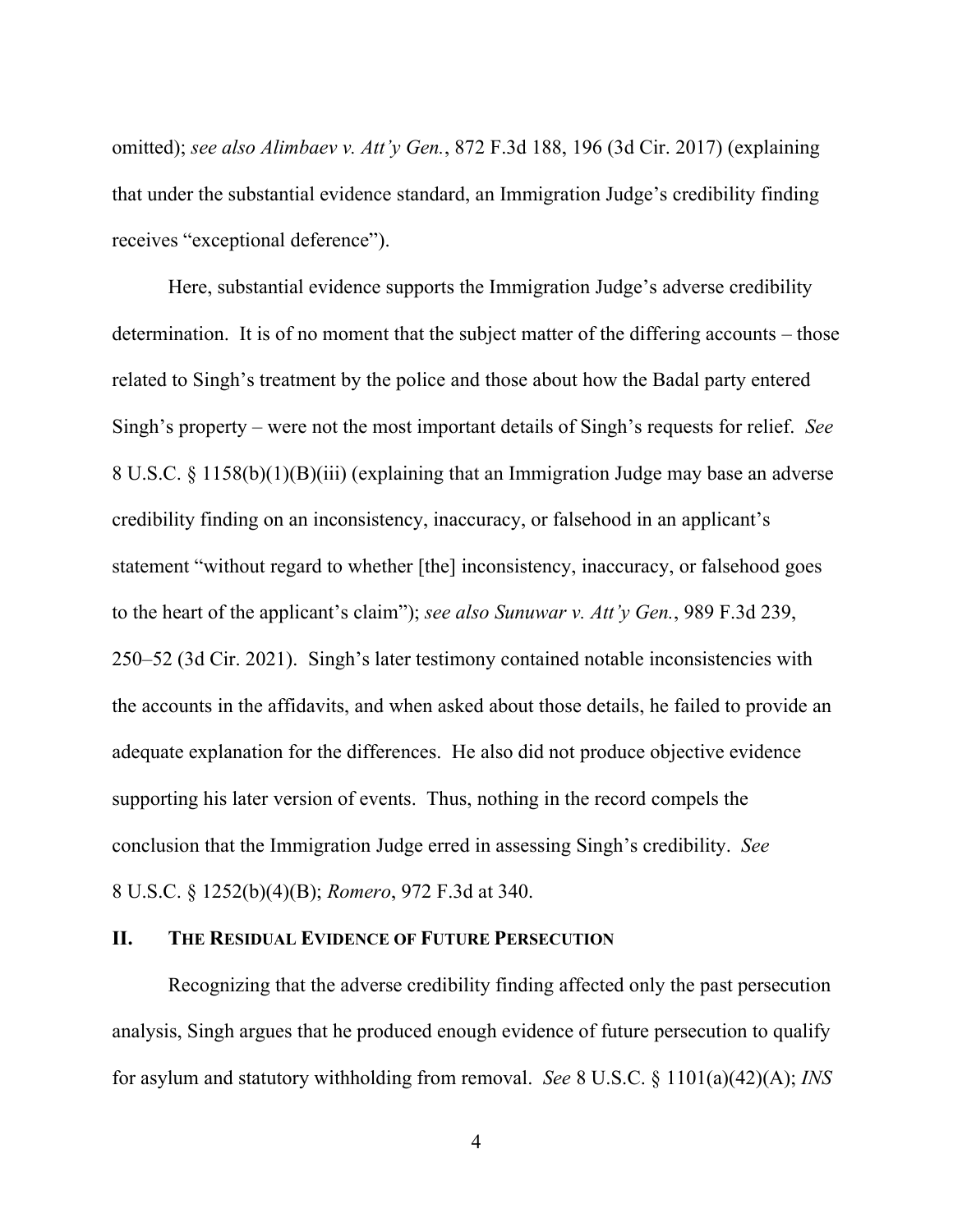*v. Elias-Zacarias*, 502 U.S. 478, 481 (1992). Those forms of relief each require a showing of persecution, but to different standards of certainty: asylum uses a wellfounded fear standard, while statutory withholding employs a heightened showing – that the persecution would be more likely than not. *See INS v. Cardoza-Fonseca*, 480 U.S. 421, 430–32 (1987) (distinguishing between the standards applicable to claims for asylum and statutory withholding); *see also Valdiviezo-Galdamez v. Att'y Gen.*, 663 F.3d 582, 590–91 (3d Cir. 2011) (reviewing both standards).

To establish future persecution, Singh relies on a letter from a leader of his political party, the Mann party. That letter states that Mann party members are routinely targeted by members of the Badal party, and that Singh may be falsely imprisoned or may even be eliminated if he returns to India. Singh argues that the Immigration Judge did not consider that letter. But the Immigration Judge stated that "[a]ll admitted evidence has been considered in its entirety regardless of whether specifically mentioned in the text of this decision." IJ Decision at 2 (AR65). The Immigration Judge did not specifically address that letter, but that is not required. *See Green v. Att'y Gen.*, 694 F.3d 503, 509 (3d Cir. 2012) (explaining that an Immigration Judge is not required to "specifically discuss every individual piece of evidence"). Nor does that letter compel the conclusion that Singh had a well-founded fear or a more-likely-than-not risk of persecution on account of his political opinion. Accordingly, under the substantial evidence standard, the agency's conclusion cannot be disturbed. *See* 8 U.S.C.  $§$  1252(b)(4)(B).